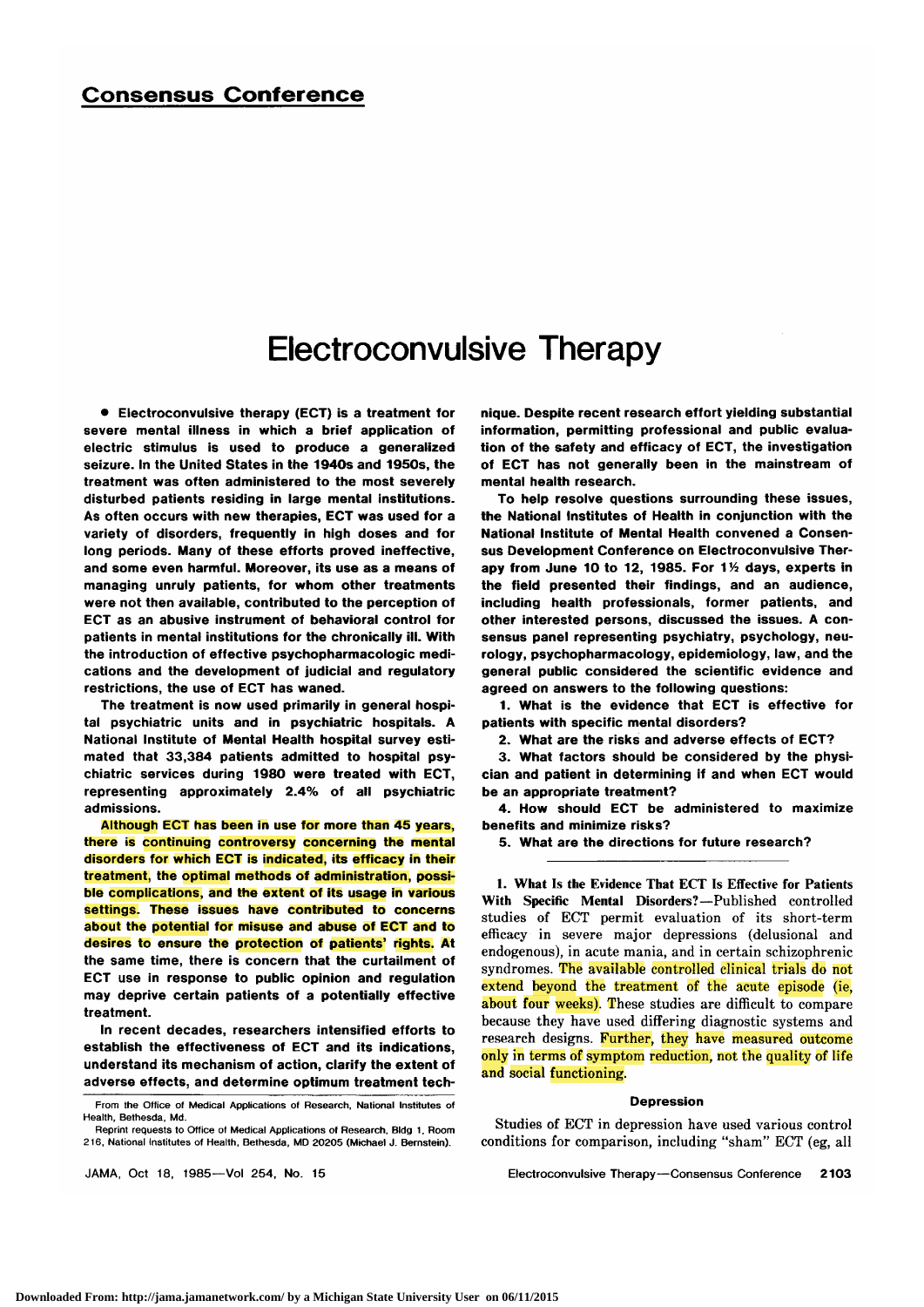of the elements of the ECT procedure except the electric stimulus), tricyelic antidepressants, monoamine oxidase inhibitors (MAOIs), combinations of antidepressants and neuroleptics, and placebos. The efficacy of ECT has been established most convincingly in the treatment of delusional and severe endogenous depressions, which make up <sup>a</sup> clinically important minority of depressive disorders. Some studies find ECT to be of at least equal efficacy to medication treatments, and others find ECT to be superior to medication. Not <sup>a</sup> single controlled study has shown another form of treatment to be superior to ECT in the short-term management of severe depressions. It must be noted, however, that those studies that found ECT to be superior to medication were not designed to study the persistence of this advantage of ECT beyond the short term. Moreover, the available evidence suggests that relapse rates in the year following ECT are likely to be high unless maintenance antidepressant medications are subsequently prescribed. Several studies suggest that ECT reduces symptoms in severely depressed patients who previously have not responded to adequate trials of antidepressant medication. The literature also indicates that ECT, when compared with antidepressants, has <sup>a</sup> more rapid onset of action.

## Delusional Depression

Electroconvulsive therapy is highly effective in the treatment of delusional depression. It is superior to either antidepressants or neuroleptics used alone and is at least as effective as the combination of antidepressants and neuroleptics. It is often effective in patients who have previously failed to respond to medication. The duration of therapeutic effect beyond the initial acute episode is not clear.

## Endogenous/Melancholic Depression

The severe endogenous/melancholic depressions are characterized by early morning awakening, marked weight loss, psychomotor retardation and/or agitation, diurnal variation, and lack of reactivity. Electroconvulsive therapy is at least as effective as tricyelic antidepressants and more effective than sham ECT in the short-term treatment of these severe endogenous/melancholic depressions. It appears to be more effective than MAOIs in the treatment of severe depressions, but available studies have generally used relatively low MAOI doses. There is evidence for the efficacy of ECT in those persons with endogenous depressions who have not responded to an adequate trial of antidepressants. The long-term efficacy of ECT with endogenously depressed patients is not known.

#### Other Depression

The majority of depressed persons encountered in medical and psychiatric settings do not have the severe endogenous/melancholic or delusional depressions described above. Electroconvulsive therapy is not effective for patients with milder depressions, ie, dysthymic disorder (neurotic depression) and adjustment disorder with depressed mood. Patients with major depression that is nonendogenous/nonmelancholic have not yet been exten sively studied. Because of this, it is unclear whether their

response to ECT would be more like those with dysthymic disorders or those with endogenous/melancholic features.

# Acute Manic Episode

Electroconvulsive therapy and lithium appear to be equally effective for acute mania, and either is superior to hospitalization without somatic therapy. A treatment regimen in which ECT is used for the acute episode, followed by lithium maintenance, does not appear to be associated with an increased risk of early relapse com pared with lithium treatment alone.

#### Schizophrenia

Neuroleptics are the first line of treatment for schizophrenia. The evidence for the efficacy of ECT in schizophrenia is not compelling but is strongest for those schizophrenic patients with <sup>a</sup> shorter duration of illness, <sup>a</sup> more acute onset, and more intense affective symptoms. It has not been useful in chronically ill schizophrenic patients. Although ECT is frequently advocated for treatment of patients with schizophreniform psychoses, schizoaffective disorders, and catatonia, there are no adequate controlled studies to document its usefulness for these disorders.

# Other Disorders

There are no controlled studies supporting the efficacy of ECT for any conditions other than those designated above (ie, delusional and severe endogenous depression, acute mania, and certain schizophrenic syndromes).

2. What Are the Risks and Adverse Effects of ECT?—To maximize the benefits of ECT and minimize the risks, it is essential that the patient's illness be correctly diagnosed, that ECT be administered only for appropriate indications, and that the risks and adverse effects be weighed against the risks of alternative treatments. Risks and adverse effects of ECT can be divided into two categories: (1) those medical complications that can be substantially reduced by the use of appropriately trained staff, best equipment, and best methods of administration and (2) those side effects, such as spotty but persistent memory loss and transient posttreatment confusion, that can be expected even when an optimal treatment approach is used. In this report, we will focus on the risks still present with adequate treatment techniques.

In the early days of ECT, mortality was <sup>a</sup> significant problem. The commonly quoted overall mortality rate in the first few decades was 0.1%, or one per 1,000. Over the years, safer methods of administration have been developed, including the use of short-acting anesthetics, muscle relaxants, and adequate oxygenation. Present mortality is very low. In the least favorable recent series reported, there were 2.9 deaths per 10,000 patients. In another series, 4.5 deaths per 100,000 treatments were reported. Overall, the risk is not different from that associated with the use of short-acting barbiturate anesthetics. The risk of death from anesthesia, although very small, is present and should be considered when evaluating the setting for performing ECT.

In the past, up to 40% of patients suffered from various complications, the most common being vertebral compression fractures. With present techniques, these risks have

2104 JAMA, Oct 18, 1985-Vol 254, No. 15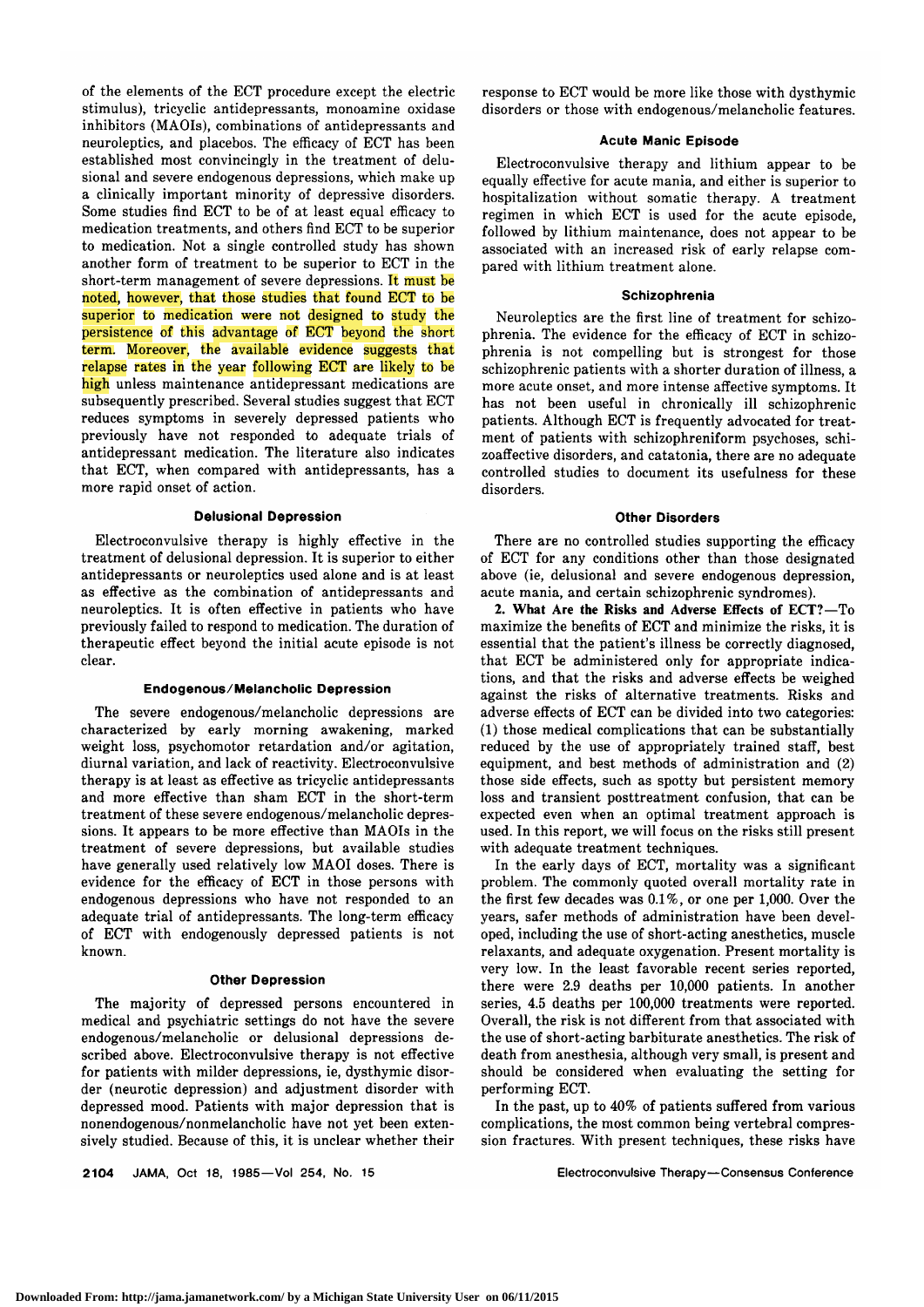been virtually eliminated. In one recent study of almost 25,000 treatments, <sup>a</sup> complication rate of one per 1,300 to 1,400 treatments was found. These included laryngospasm, circulatory insufficiency, tooth damage, vertebral com pression fractures, status epilepticus, peripheral nerve palsy, skin burns, and prolonged apnea.

During the few minutes following the stimulus, profound and potentially dangerous systemic changes occur. First, there may be transient hypotension from bradycardia caused by central vagal stimulation. This may be followed by sinus tachycardia and also sympathetic hyperactivity that leads to <sup>a</sup> rise in blood pressure, <sup>a</sup> response that may be more severe in patients with essential hypertension. Intracranial pressure increases during the seizure. Additionally, cardiac arrhythmias during this time are not uncommon (but usually subside without sequelae). Thus, certain patient groups that would be adversely affected by these manifestations are at increased risk.

There are two categories of central nervous system effects: the immediate consequences of the ECT seizure and the more enduring effects, both of which are affected by the treatment course. Immediately after awakening from the treatment, the patient experiences confusion, transient memory loss, and headache. The time it takes to recover clear consciousness, which may be from minutes to several hours, varies depending on individual differences in response, the type of ECT administered, the spacing and number of treatments given, and the age of the patient.

The severity of this acute confusional state is greatest after bilateral sine wave treatment and least when nondominant unilateral pulsed ECT is administered. Severity also appears to be increased by longer seizure duration, close spacing of the treatments, increasing dosage of electrical stimulation, and each additional treatment.

Depressive disorders are characterized by cognitive deficits that may be difficult to differentiate from those caused by ECT. It is, however, well established that ECT produces memory deficits. Deficits in memory function, which have been demonstrated objectively and repeatedly, persist after the termination of <sup>a</sup> normal course of ECT. Severity of the deficit is related to the number of treatments, type of electrode placement, and nature of the electric stimulus. Greater deficit occurs from bilateral than from unilateral placement. Since wave current has been found to impair memory more than pulsed current.

The ability to learn and retain new information is adversely affected for <sup>a</sup> time following the administration of ECT; several weeks after its termination, however, this ability typically returns to normal. There is also objective evidence, based on neuropsychological testing, of loss of memory for <sup>a</sup> few weeks surrounding the treatment; such objective tests have not firmly established persistent or permanent deficits for a more extensive period, particularly for unilateral ECT. However, research conducted as long as three years after treatment has found that many patients report that their memory was not as good as it was prior to the treatment. They report particular difficulties for events that occurred on average six months before ECT (retrograde amnesia) and on average two months after the treatment (anterograde amnesia). Because there is also a wide difference in individual perception of the memory deficit, the subjective loss can be extremely distressing to some and of little concern to others.

There are other possible adverse effects from ECT. Some patients perceive ECT as <sup>a</sup> terrifying experience, some regard it as an abusive invasion of personal autonomy, some experience a sense of shame because of the social stigma they associate with ECT, and some report extreme distress from persistent memory deficits. The panel heard eloquent testimony of these attitudes from former patients who had been treated with ECT. It is clear, however, that these attitudes are not shared by all ECT patients. The panel also heard moving testimony from former patients who regarded ECT as <sup>a</sup> wholly beneficial and lifesaving experience. There are insufficient systematic studies to permit any definitive assessment of the prevalence of these various perceptions among ECT patients.

Numerous ECT studies have been conducted with animal models. Many of these suffer from methodological shortcomings. In studies that have been controlled for fixation artifacts, hypoxia, and other methodological problems, neuronal cell death has not been detected. Cerebral vasospasm and alterations in capillary permeability are of short duration and of insufficient magnitude to lead to neuronal cell death. The precise mechanism of the anterograde and retrograde memory deficit has not been established; it may represent alterations in neuronal function that are not detectable with present methods. Computed tomography studies of patients who have had ECT are very preliminary and open to alternative interpretations. Definitive studies of in vivo brain metabolism with positron emission tomography and studies of tissue changes detectable by magnetic resonance imaging remain to be done.

3. What Factors Should Be Considered by the Physician and Patient in Determining If and When ECT Would Be an Appropriate Treatment?—The consideration of ECT is most appropriate in those conditions for which efficacy has been established: delusional and severe endogenous depressions, acute mania, and certain schizophrenic syndromes. It should rarely be considered for other psychiatric conditions. The decision to offer ECT to an individual patient should be based on <sup>a</sup> complex consideration of advantages and disadvantages for ECT and for each treatment alternative. Whether to use ECT should be based on a thorough review of severity of the patient's illness, medical indications and contraindications, and nonresponsiveness to other treatments. It should be emphasized that for certain patients with very specific and narrow indications, ECT may be the only effective treatment available. In certain circumstances of acute risk to life or of medical status incompatible with the use of other effective treatments, ECT may be the first treatment.

The panel is concerned that ECT only be administered for the benefit of individual patients. Institutional factors (such as financial pressures created by prospective systems or staff convenience) should play no role in the decision to administer ECT.

JAMA, Oct 18, 1985-Vol 254, No. 15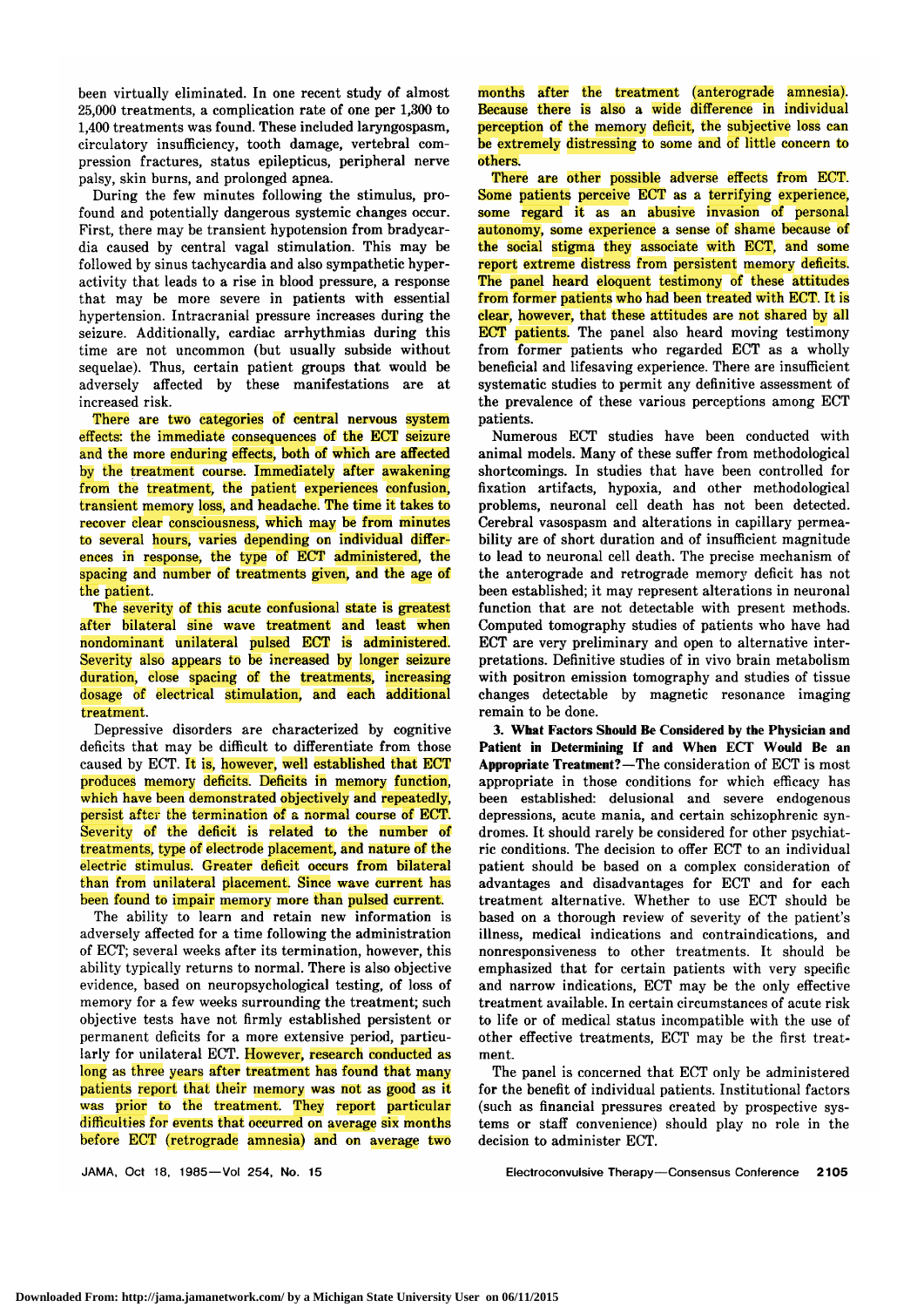#### Severity

Given <sup>a</sup> diagnosis for which the efficacy of ECT has been established, the immediate risk of suicide (when not manageable by other means) is <sup>a</sup> clear indication for the consideration of ECT. Acute manic episodes—especially when characterized by clouded sensorium, dehydration, extreme psychomotor agitation, high risk for serious medical complications or death through exhaustion, and nonresponse to pharmacological interventions—are also clear indications for ECT. The severe and unremitting nature of the patient's emotional suffering, or extreme incapacitation, are also important considerations.

## Medical Indications and Contraindications

The patient's medical status is often the determining consideration in the use of ECT. Electroconvulsive therapy may be necessary when the patient has medical conditions that preclude the use of tricyclic antidepressants, MAOIs, lithium, and neuroleptics. It should be considered in patients with severe depression or psychosis during the first trimester of pregnancy. Conversely, ECT is contraindicated for increased intracranial pressure, while space-occupying lesions in the brain, <sup>a</sup> recent history of myocardial infarction, and large aneurysms are relative contraindications for ECT. A personal history of nonresponsiveness to or debilitating side effects (medical or psychological) from ECT are also possible contraindications.

# Nonresponsiveness to Other Treatments

Electroconvulsive therapy should be considered when alternative pharmacological and/or psychotherapeutic treatments have been given an adequate trial without efficacious response. When <sup>a</sup> patient is nonresponsive to other treatments, factors such as severity of the illness, its natural course, and the risk of other treatments worsening the course (as, for example, antidepressant medications precipitating <sup>a</sup> manic episode) need to be taken into account.

# Informed Consent

When the physician has determined that clinical indications justify the administration of ECT, the law requires, and medical ethics demand, that the patient's freedom to accept or refuse the treatment be fully honored. An ongoing consultative process should take place. In this process, the physician must make clear to the patient the nature of the options available and the fact that the patient is entitled to choose among those options.

No uniform "shopping list" can be drawn up regarding the matters that should be discussed by patient and physician to ensure <sup>a</sup> fully informed consent. They should discuss the character of the procedure, its possible risks and benefits (including full acknowledgment of posttreatment confusion, memory dysfunction, and other attendant uncertainties), and the alternative treatment options (including the option of no treatment at all). Special individual needs may also be relevant to some patients, for example, <sup>a</sup> personal situation that requires rapid remission to facilitate return to work and to reduce family disruption. In all matters, the patient should not be inundated with technical detail; the technical issues should be translated into terms meaningful and accessible to the patient.

It is not easy to achieve this ideal of "informed consent" in any aspect of medical practice, and there are special difficulties that arise regarding the administration of ECT. In particular, the patients for whom this procedure is medically appropriate may be suffering from <sup>a</sup> severe psychiatric illness that, although not impairing their legal competency to consent, may nonetheless cloud judgment in fully weighing all of the available options. Such judgmental distortion does not justify disregarding the patient's choices; rather, it makes it all the more important that the physician strive to identify and clarify the options that the patient alone is entitled to exercise.

The consent given by the patient at the outset of treatment should not be the final exchange on this issue but should be reexamined with the patient repeatedly throughout the course of the treatment. These periodic reviews should be initiated by the physician and not depend on patient initiative to "rescind" consent.

There are several reasons for this repeated consenting procedure: because of the relatively rapid therapeutic effect of the procedure itself, the patient after initial treatments is likely to have enhanced judgmental capacities; the risks of adverse effects increase with repeated treatments, so that the question of continued treatment presents <sup>a</sup> possibly changed risk/benefit assessment for the patient; and because of the short-term memory deficits that accompany each administration of ECT, the patient's recollection of the prior consenting transaction might itself be impaired, so that repeated consultations reiterating the patient's treatment options are important to protect the patient's sense of autonomy throughout the treatment process. Moreover, if the patient agrees, the family should be involved in each step of this consultative process.

In <sup>a</sup> small minority of cases, <sup>a</sup> patient will lack adequate legal capacity to consent to the proposed procedure. In such cases, timely court proceedings are necessary if treatment is to be provided. Legislation in <sup>a</sup> few states dictates that ECT may in no circumstance be provided to an involuntarily committed patient. The panel believes that such absolute bans are unduly restrictive and make treatment impossible for patients who might obtain more benefit, at acceptable levels of risk, from ECT than from alternative treatments.

It may be desirable for physicians with patients for whom the prospect of ECT is <sup>a</sup> foreseeable but not immediate possibility to discuss this in advance with the patient when his or her judgment appears least compromised by the underlying disease process. Such advance discussion would serve as a nonbinding guide both to the patient and physician and would be another means to enhance the patient's autonomous choice in weighing the risks and benefits of this procedure and its alternatives.

4. How Should ECT Be Administered to Maximize Benefits and Minimize Risks?—Once the patient and the physician have decided that ECT may be indicated, the patient should undergo <sup>a</sup> pretreatment medical examination that includes <sup>a</sup> history, physical and neurological examination, electrocardiogram, and laboratory tests. Medications that affect the seizure threshold should be noted, and their use

2106 JAMA, Oct 18, 1985-Vol 254, No. 15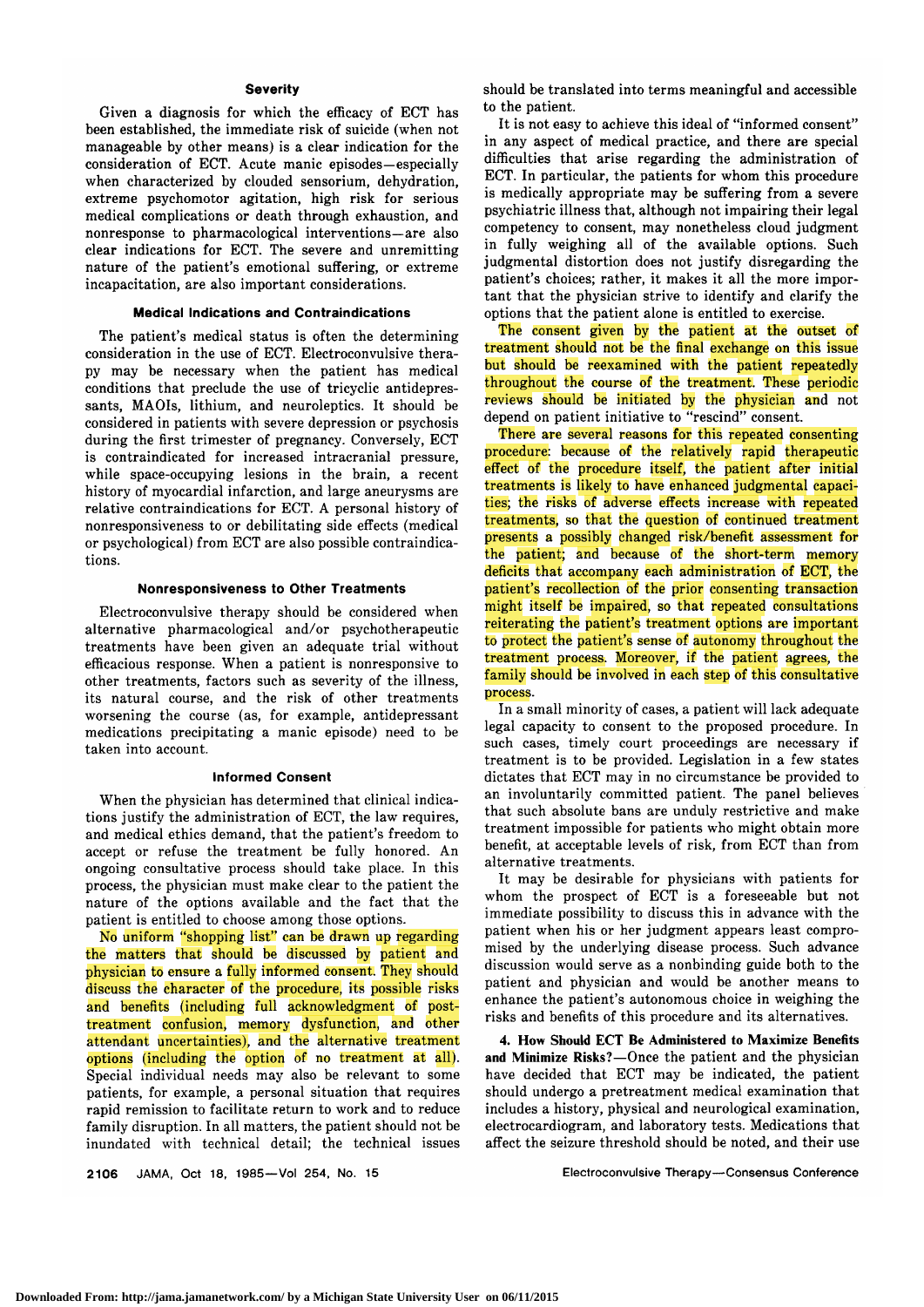should be decreased or discontinued when clinically feasible. Use of MAOIs should be discontinued two weeks before treatment, and patients should be essentially lithium free. Severe hypertension should be controlled before beginning treatment. Because some patients with compromised cardiovascular status will be receiving ECT, cardiac conditions should be evaluated and monitored closely. Educating the patient and the family through discussion and written and/or audiovisual material describing the procedure is necessary prior to obtaining written informed consent.

An area should be designated for the administration of ECT and for supervised medical recovery from the treatment. This area should have appropriate health care professionals available and should include equipment and medications that could be used in the event of cardiopulmonary or other complications from the procedure.

A health professional specifically trained and certified in the use of brief anesthetic procedures should administer the anesthesia. The treatment team should include nursing personnel trained in ECT procedures and recovery.

Typically, ECT is administered as follows: The treatment is given in the early morning after an eight- to 12-hour period of fasting. Atropine or another anticholinergic agent is given prior to the treatment. An intravenous line is placed in <sup>a</sup> peripheral vein, and access to this vein is maintained until the patient is fully recovered. The anesthetic methohexital is given first, followed by succinylcholine for muscle relaxation. Ventilatory assistance is provided with <sup>a</sup> positive-pressure bag using 100% oxygen. The electrocardiogram, blood pressure, and pulse rate should be monitored throughout the procedure. Stimulus electrodes are placed either bifrontotemporally (bilateral) or with one electrode placed frontotemporally and the second electrode placed on the ipsilateral side (unilateral). Bilateral ECT may be more effective in certain patients or conditions. It has been established, however, that unilateral ECT, particularly on the nondominant side, is associated with <sup>a</sup> shorter confusional period and fewer memory deficits. Also, a brief pulse stimulus is associated with fewer cognitive defects than the traditional sine wave stimulus. Seizure threshold varies greatly among patients and may be difficult to determine; nevertheless, the lowest amount of electrical energy to induce an adequate seizure should be used. Seizure monitoring is necessary and may be accomplished by an electroencephalogram or by the "cuff" technique. In the cuff technique, <sup>a</sup> blood pressure cuff is placed on the arm or leg and is inflated above systolic pressure prior to the injection of <sup>a</sup> muscle-relaxing agent. In unilateral ECT, the cuff should be on the same side as the electrodes to ensure that a bilateral seizure occurred.

The number of treatments in <sup>a</sup> course of therapy varies. Six to <sup>12</sup> treatments are usually effective. In the United States, the usual frequency is three times weekly; in the United Kingdom, the standard practice is two treatments weekly. Regressive ECT (a large number of treatments given within <sup>a</sup> short period for the purpose of achieving <sup>a</sup> persistent organic brain syndrome) is no longer an acceptable treatment form. Multiple-monitored ECT (several seizures during <sup>a</sup> single treatment session) has not

JAMA, Oct 18, 1985-Vol 254, No. 15

been demonstrated to be sufficiently effective to be recommended. There are no controlled studies on the periodic use of ECT after remission of the acute episode or as <sup>a</sup> maintenance regimen to prevent recurrence of new episodes. Following ECT, most depressed patients should continue using antidepressant medication or lithium to reduce relapse.

The panel is concerned that there are only limited data on the manner and extent of ECT administration in the United States and on the training of personnel involved in it. A national survey should be undertaken to assemble basic facts about the status of ECT treatment.

Medical school curricula should include education in the use of ECT. Psychiatric residency programs should include complete ECT training: indications, contraindications, risks, clinical management, informed consent, and evaluation of outcome. The American Board of Psychiatry and Neurology should include questions about ECT in its oral and written examinations.

The panel believes it is imperative that appropriate mechanisms be established to ensure proper standards and monitoring of ECT. Hospitals and centers using ECT should establish review committees modeled on other medicosurgical review committees and should formulate rules and regulations to govern the privileging of physicians giving the treatments. Stringent peer review consistent with Joint Commission for the Accreditation of Hospitals standards should monitor ongoing utilization of ECT. Periodic inspection of the equipment is also essential. As experience accumulates, consideration should be given to the adequacy of existing monitoring and review mechanisms.

5. What Are the Directions for Future Research?-Electroconvulsive therapy has been underinvestigated in the past. Among the most important immediate research tasks are the following:

• Initiation of <sup>a</sup> national survey to assemble the basic facts about the manner and extent of ECT use, as well as studies of patient attitudes and responses to ECT. Better understanding of negative, positive, and indifferent responses should result in improved treatment practices.

• Identification of the biologic mechanisms underlying the therapeutic effects of ECT and the memory deficits resulting from the treatment.

• Better delineation of the long-term effects of ECT on the course of affective illnesses and cognitive functions, including clarification of the duration of ECT's therapeutic effectiveness.

• Precise determination of the mode of electrode placement (unilateral vs bilateral) and the stimulus parameters (form and intensity) that maximize efficacy and minimize cognitive impairment.

• Identification of patient subgroups or types for whom ECT is particularly beneficial or toxic.

## **CONCLUSION**

Electroconvulsive therapy is the most controversial treatment in psychiatry. The nature of the treatment itself, its history of abuse, unfavorable media presentations, compelling testimony of former patients, special attention by the legal system, uneven distribution of ECT use among practitioners and facilities, and uneven access